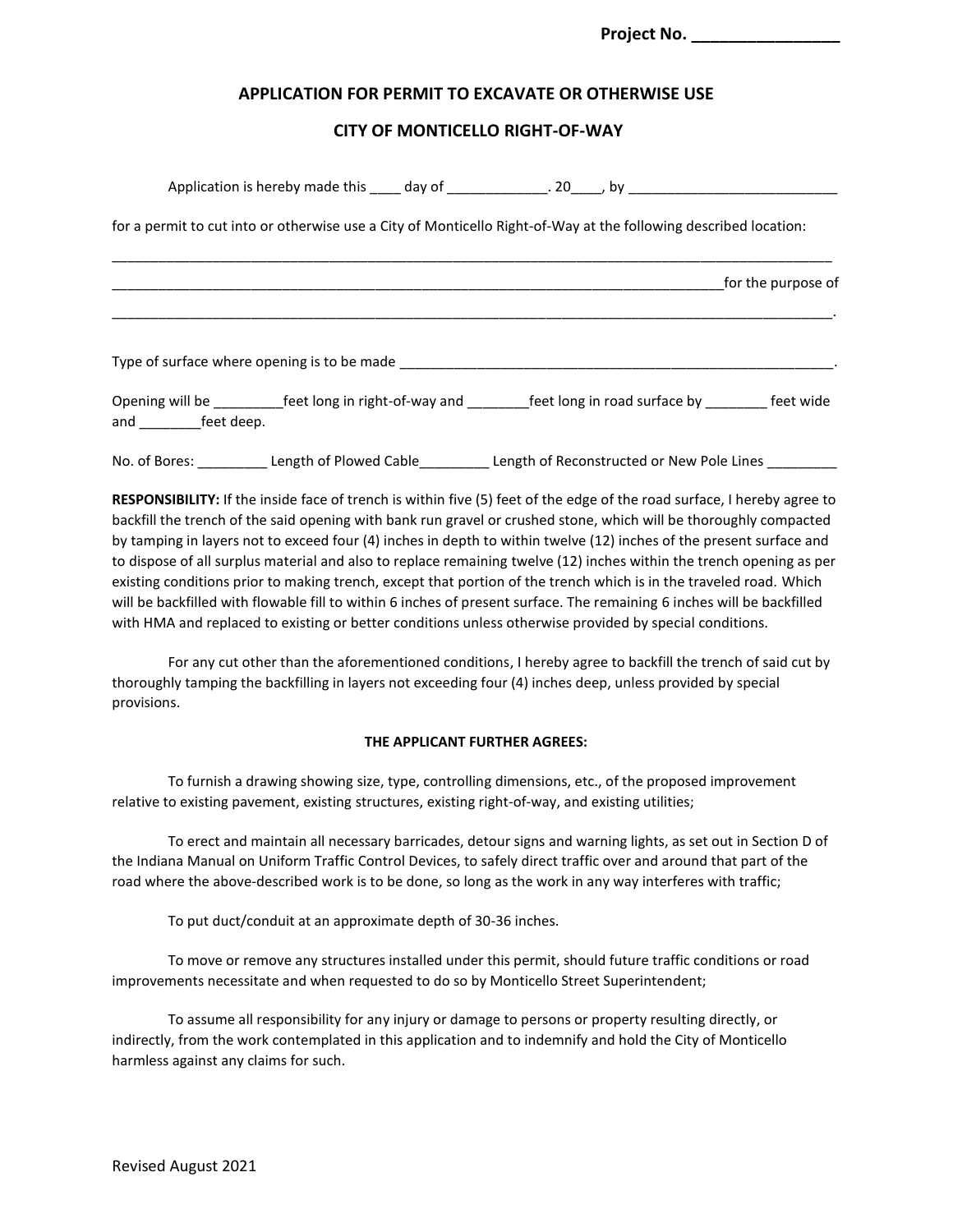# **APPLICATION FOR PERMIT TO EXCAVATE OR OTHERWISE USE**

## **CITY OF MONTICELLO RIGHT-OF-WAY**

 To notify Monticello Street Superintendent **24 hours** in advance of the time of beginning the work done under this permit;

 To restore the City property cut into or damaged, including said road and lateral cuts by applicant to its condition immediately prior to the applicant's damage or cut to the satisfaction of the City of Monticello and the Monticello Street Superintendent.

 In accordance with Schedule of Fees shown on the third page of this sheet, a check in the amount of \$\_\_\_\_\_\_\_\_\_\_\_\_\_\_\_ payable to "City of Monticello" is attached. If, in completing the work, a longer cut is made in the surface than specified on this application, any additional amount due will be remitted to the City of Monticello upon completion of the project.

 A Bond in the sum of \$\_\_\_\_\_\_\_\_\_\_\_\_\_\_\_\_\_\_\_\_\_\_\_\_\_\_\_\_\_\_\_\_\_\_\_\_\_\_ **shall be filed** prior to Applicants' opening or damage, and **shall** remain in effect for a period of one (1) year from the date of completion of said work (is attached) (is on file with Monticello Street Department). A Standard Bond Form shall be used and Bond shall be made payable to the City of Monticello. **This permit is not effective until the above-described Bond is filed.**

| NAME OF CONTRACTOR: | APPLICANT: |
|---------------------|------------|
| ADDRESS:            | ADDRESS:   |
| PHONE NO.           | PHONE NO.  |

Signature:

(Authorized Representative)

## **GRANT OF PERMIT TO CUT INTO CITY OF MONTICELLO RIGHT-OF-WAY**

APPROVED THIS \_\_\_\_\_\_\_\_\_\_\_ DAY OF \_\_\_\_\_\_\_\_\_\_\_\_\_\_\_\_\_\_\_\_\_\_\_\_\_\_\_, 20\_\_\_\_\_.

CITY OF MONTICELLO

By: \_\_\_\_\_\_\_\_\_\_\_\_\_\_\_\_\_\_\_\_\_\_\_\_\_\_\_\_\_\_\_\_\_\_\_\_\_\_\_\_

Monticello Street Superintendent